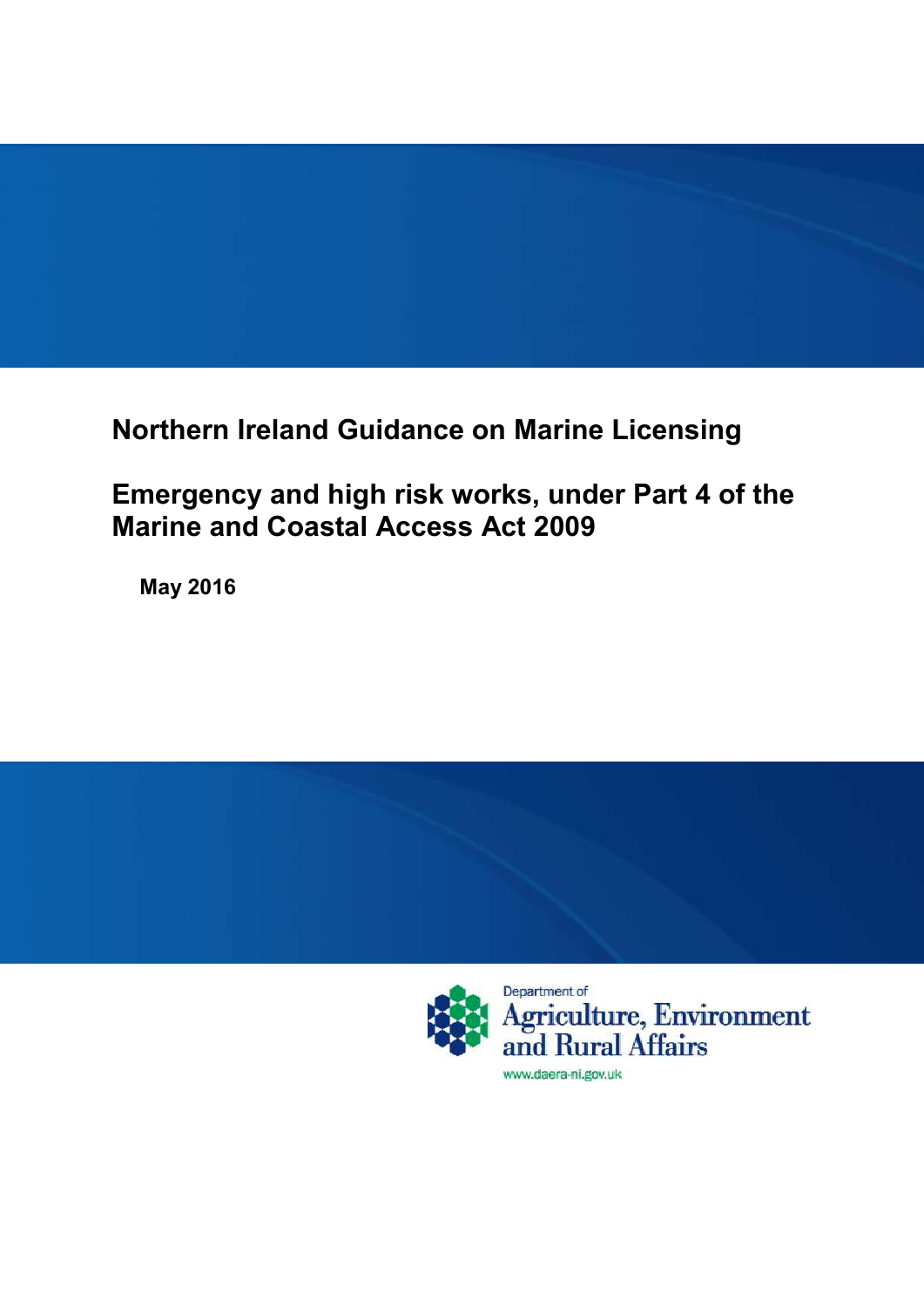**Contents Page**

| 2.0 Application process <b>Manual Exercise According to Application process</b> 3 |  |
|-----------------------------------------------------------------------------------|--|
|                                                                                   |  |
|                                                                                   |  |
| 5.0 Issuing an Emergency Works Marine Licence <b>construents and State Inc.</b> 4 |  |
|                                                                                   |  |
|                                                                                   |  |
| 8.0 Emergency Works in Response to Flood or Flood Risk <b>Commension</b> 5        |  |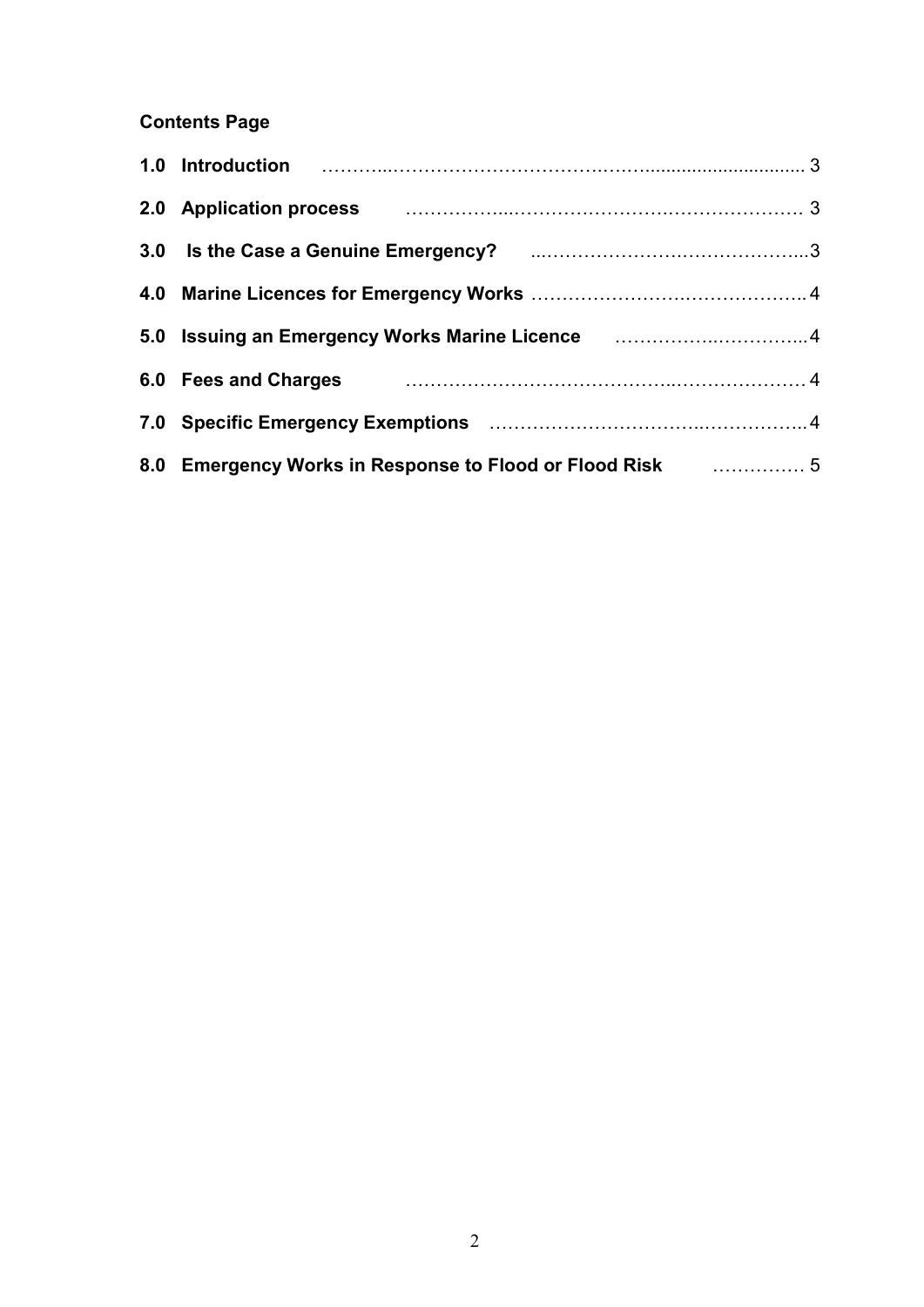# **1.0 Introduction**

Under the Marine and Coastal Access Act (MCAA) part 4, DAERA's Marine and Fisheries Division is required to carry out licensing and enforcement. It is under this legislation that emergency and high risks works are determined.

In determining an application for a marine licence, it is the duty of Marine and Fisheries Division, under section 2 of the Act, to ensure that the carrying on of activities is managed, regulated or controlled.

The purpose of this guidance is to:

- Introduce applicants to emergency works applications; and
- Detail each step required during the emergency works process;

Marine and Fisheries Division's definition of Emergency Works is as follows:

*'Emergency works are those where urgent permission is required to sure up/make safe only, an existing structure/development/project (possibly in response to a recent event) where human health, property or the environment are at imminent risk. These works will only be classed as an emergency where there is no realistic possibility that the applicant can proceed through the normal application process or a fast tracked version of the process without posing a higher risk.'*

Please state the following information when contacting Marine and Fisheries Division:

- Name and contact details;
- Type of project;
- Proposed location:
- Scale of project;
- Timeframes of project;
- Any other information that may be applicable;
- Why it is an emergency;
- Other bodies contacted in relation to the works.

#### **2.0 Application process**

Applicants should refer to Marine and Fisheries Division's '*Northern Ireland Guidance on Marine Licensing: Overview and Process'* for more information on licensable activities and whether their project requires a marine licence.

Marine and Fisheries Division will decide whether:

- The case requires a marine licence:
- If the project falls within emergency works.

#### **3.0 Is the Case a Genuine Emergency?**

*A marine licence for emergency works will be issued to shore up or make safe. If further works are required to repair damage, reinstate infrastructure etc which are not deemed to be emergency works, a marine licence application must be*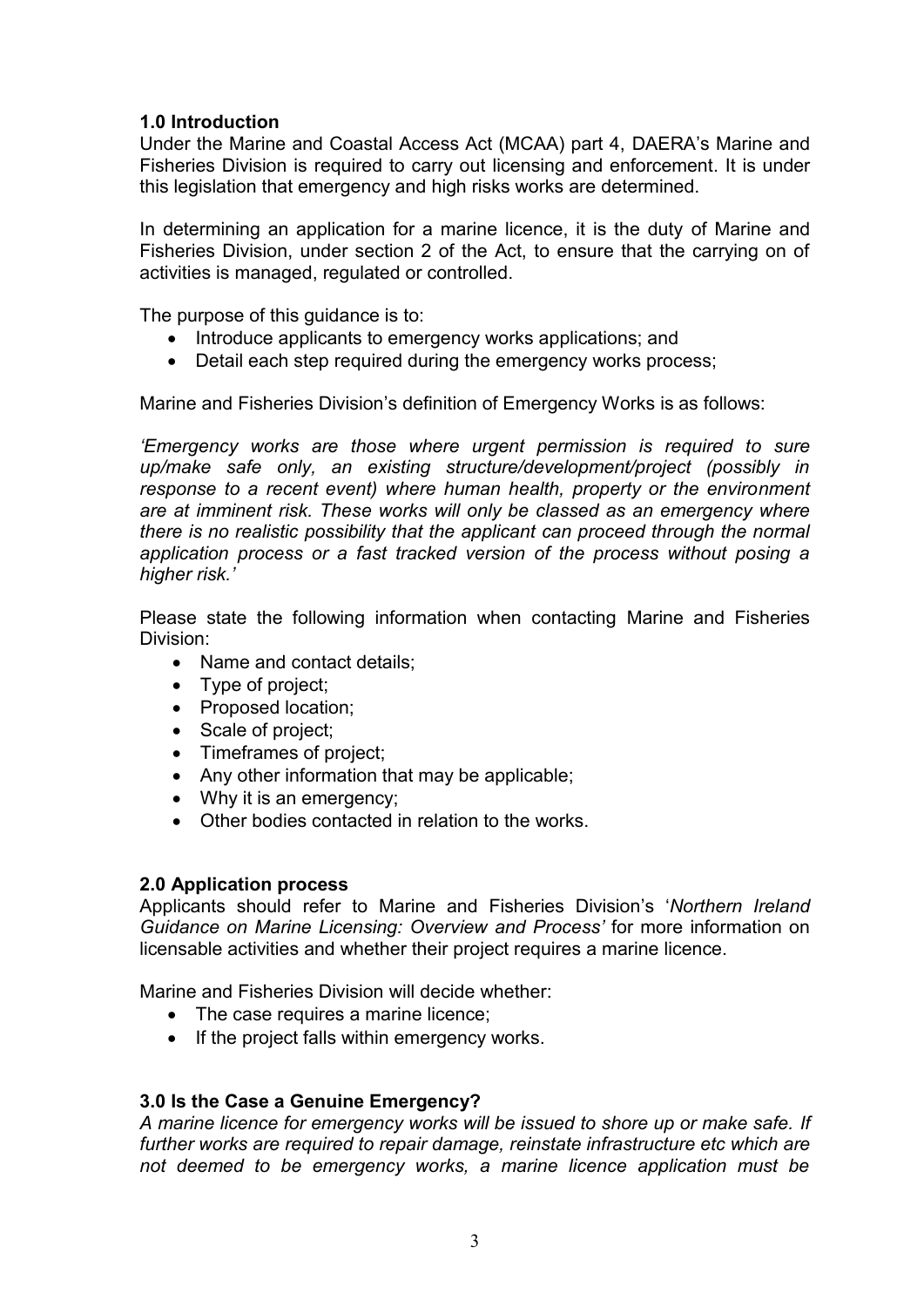*submitted to Marine and Fisheries Division before these works are undertaken. Marine and Fisheries Division will then follow the normal application process in deciding whether to licence the works.*

Marine and Fisheries Division does not encourage applicants to hold out from applying for a marine licence allowing the state of works to degrade. Applicants should apply for a marine licence before works become an 'emergency' to allow the proper application procedure to be followed, allowing primary advisors, consultees and the public to input into the process and Marine and Fisheries Division to properly assess the project issuing an appropriate marine licence.

Alternately, a retrospective visit must be made so that agreed works can be inspected and verified. This action should ensure that licences are not requested or approved urgently in the guise of an emergency situation.

#### **4.0 Marine Licences for Emergency Works**

If a marine licence is required immediately for emergency works Marine and Fisheries Division is not required to consult. If Marine and Fisheries Division proceed with this option all primary advisors and consultees who would normally be consulted will be issued with a copy of the marine licence for their information.

However, more frequently a full marine licence with conditions will be produced (where timeframes allow) even if a fast track consultation approach is required. If this is the case the normal consultation process will be followed as much as possible. Fast tracked consultation should take no more than two days however this may vary depending on circumstances.

Primary advisors and consultees consulted on emergency works varies from case to case, but the following will always be consulted where possible:

- NIEA Natural Environment Division and
- Maritime and Coastguard Agency (MCA).

#### **5.0 Issuing an Emergency Works Marine Licence**

If the licensing decision is favourable the marine licence for emergency works will be issued to the applicant via e-mail.

Where a marine licence is issued for emergency works, the applicant will have to notify Marine and Fisheries Division of the start date of the works via e-mail or telephone. The applicant must give notification of start of works otherwise the licence will not be active.

All primary advisors and consultees will be sent a copy of the marine licence for their information.